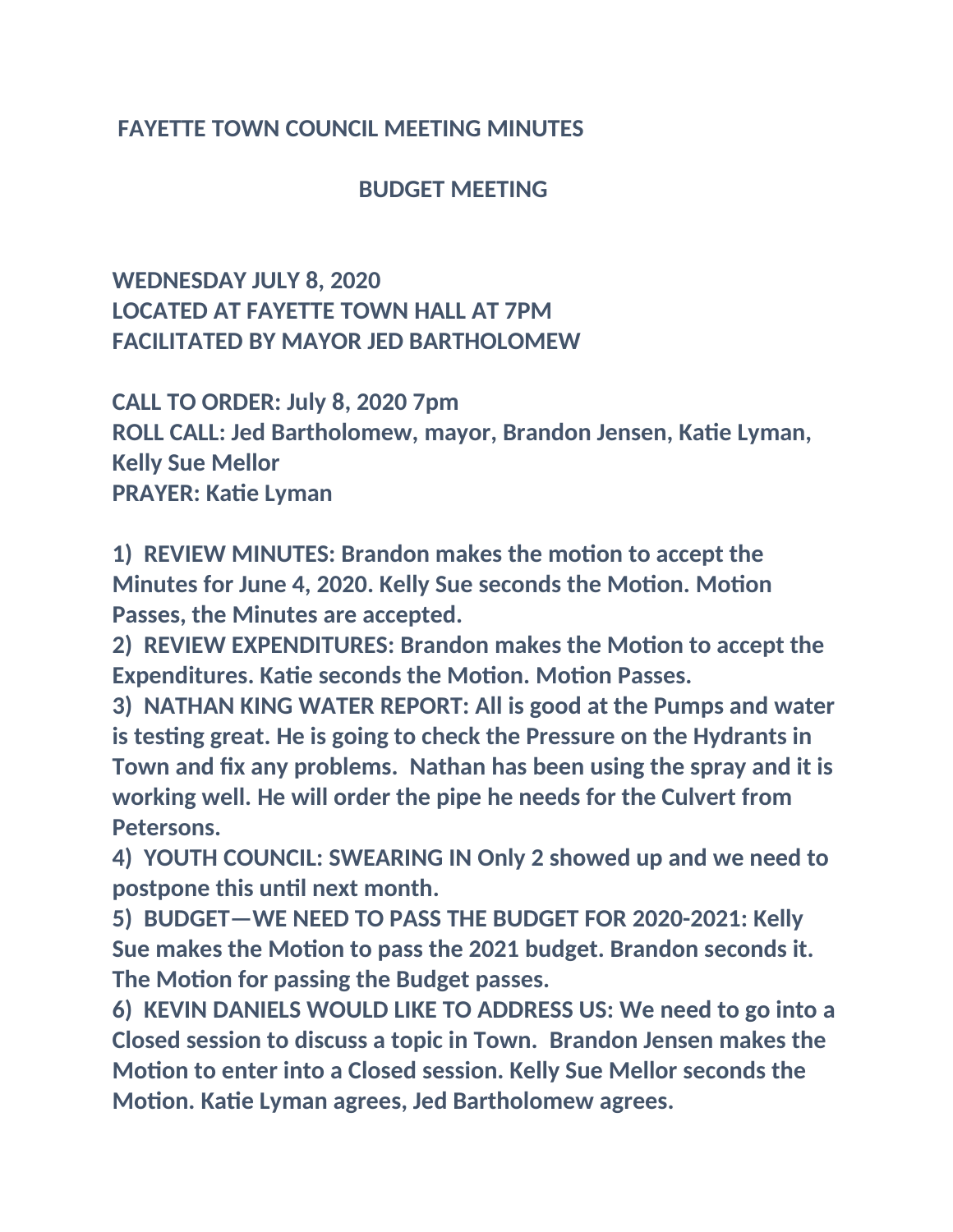**Open the Meeting again. The Council has agreed to have our Attorney, Kevin Daniels, Write a letter to a citizen in Town that has left a job undone. The Council has asked to Request an accounting of the materials purchased and hours put into the Project. We will see if anything happens with this and go from there.**

**7) THANK YOU TO ALL WHO HELPED WITH OUR CLEAN-UP DAY!!! Ryan Salvage came to talk to us about a CIB loan or GRANT for redoing the Roads in Town. We need to file for the CIB October 1st and need to have a Public Hearing on this before we submit the papers. We agreed to get the papers done by October and have a Public Hearing next month before our Town Council Meeting. CITIZEN'S CONCERNS:**

 **Charles Hinnen came to talk to the Council about his Property. He wants to split the Property into 3 parcels and build a Home on the middle acre. Mayor suggested going to P&Z to get approval and then he could proceed.**

 **The Burns family came to talk about the situation with their water Certificates. The Mayor has been working on this with them on this matter.**

 **No entertainment for the 24th of July, because of Covid 19.**

**EMERGENCY SESSION (If needed): This session is used tonight.**

## **TOWN COUNCIL ITEMS:**

**JED BARTHOLOMEW, MAYOR: Water, Weeds, Office, Cemetery: Wants to make sure that all receipts get turned into the Clerk. The Cemetery Water system is now completed and is working nicely. Spring is running really good right now. BRANDON JENSEN: Flags, P&Z, Park: Brandon talked to us about the trees that need to be planted on the East side of the**